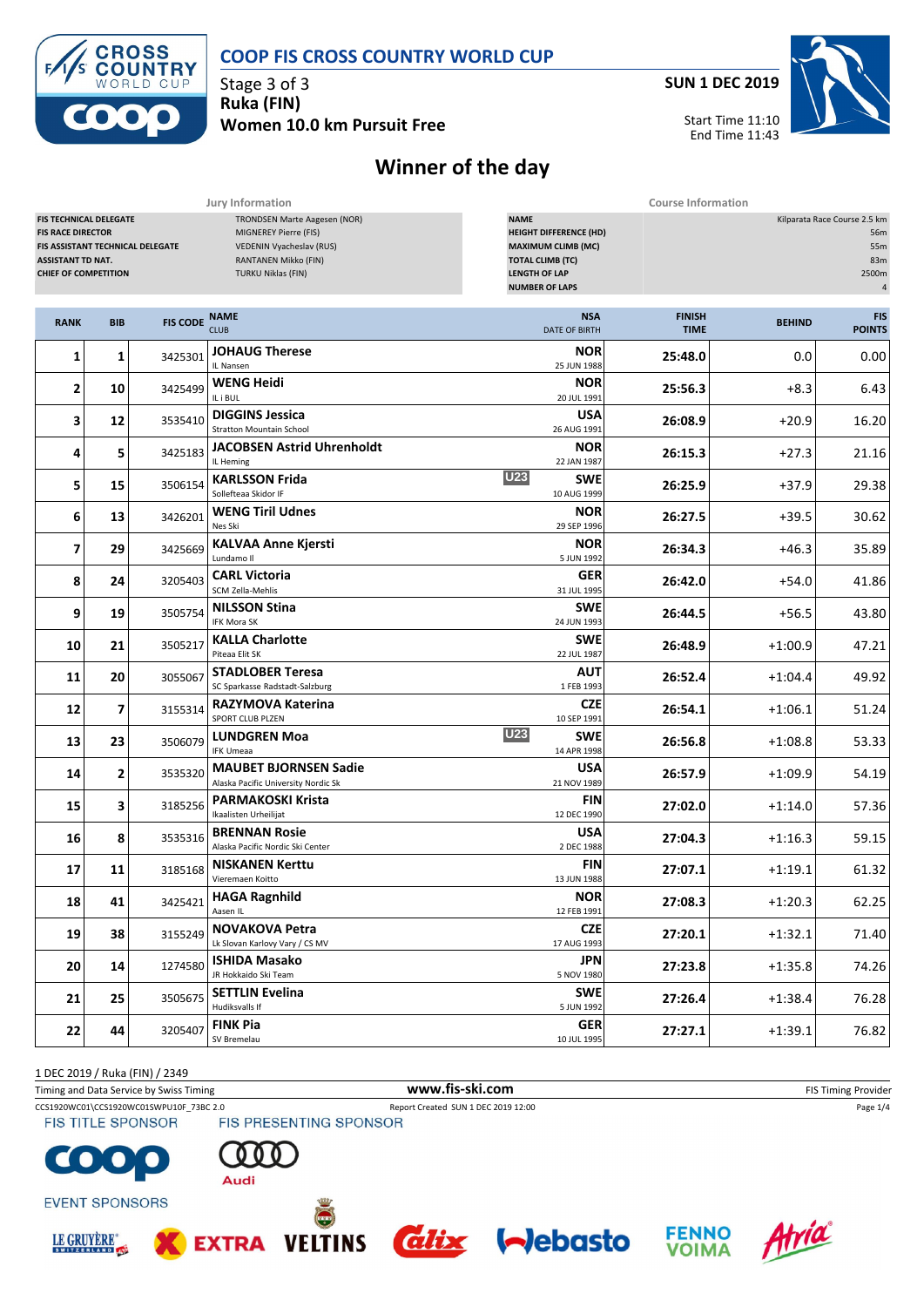**CROSS<br>COUNTRY** WORLD CUP

#### **COOP FIS CROSS COUNTRY WORLD CUP**

Stage 3 of 3 **Ruka (FIN) Women 10.0 km Pursuit Free** **SUN 1 DEC 2019**



### **Winner of the day**

| <b>RANK</b> | <b>BIB</b> | <b>FIS CODE</b> | <b>NAME</b><br><b>CLUB</b>                                     |            | <b>NSA</b><br><b>DATE OF BIRTH</b> | <b>FINISH</b><br><b>TIME</b> | <b>BEHIND</b> | <b>FIS</b><br><b>POINTS</b> |
|-------------|------------|-----------------|----------------------------------------------------------------|------------|------------------------------------|------------------------------|---------------|-----------------------------|
| 23          | 42         | 3185114         | <b>MONONEN Laura</b><br>Hameenlinnan Hiihtoseura               |            | <b>FIN</b><br>5 OCT 1984           | 27:36.3                      | $+1:48.3$     | 83.95                       |
| 24          | 26         | 3515221         | <b>FAEHNDRICH Nadine</b><br>Horw                               |            | SUI<br>16 OCT 1995                 | 27:36.5                      | $+1:48.5$     | 84.11                       |
| 25          | 16         | 3505956         | <b>ROENNLUND Elina</b><br>Ifk Umeaa                            |            | <b>SWE</b><br>14 OCT 1996          | 27:36.7                      | $+1:48.7$     | 84.26                       |
| 26          | 6          | 3505809         | <b>SUNDLING Jonna</b><br>Piteaa Elit SK                        |            | <b>SWE</b><br>28 DEC 1994          | 27:37.1                      | $+1:49.1$     | 84.57                       |
| 27          | 37         | 3205434         | <b>KREHL Sofie</b><br>SC Oberstdorf                            |            | <b>GER</b><br>22 SEP 1995          | 27:42.8                      | $+1:54.8$     | 88.99                       |
| 28          | 34         | 3205305         | <b>GIMMLER Laura</b><br>SC Oberstdorf                          |            | <b>GER</b><br>5 DEC 1993           | 27:47.2                      | $+1:59.2$     | 92.40                       |
| 29          | 39         | 3435197         | <b>MARCISZ Izabela</b><br>SS Przadki Ski                       | <b>U23</b> | POL<br>18 MAY 2000                 | 27:48.6                      | $+2:00.6$     | 93.49                       |
| 30          | 46         | 3486373         | <b>SMIRNOVA Ekaterina</b>                                      |            | <b>RUS</b><br>4 AUG 1996           | 27:49.5                      | $+2:01.5$     | 94.19                       |
| 31          | 36         | 3486213         | <b>DURKINA Lidia</b>                                           | <b>U23</b> | <b>RUS</b><br>11 SEP 1997          | 27:49.7                      | $+2:01.7$     | 94.34                       |
| 32          | 35         | 3185137         | <b>KYLLOENEN Anne</b><br>Kainuun Hiihtoseura                   |            | <b>FIN</b><br>30 NOV 1987          | 27:50.0                      | $+2:02.0$     | 94.57                       |
| 33          | 22         | 3506008         | <b>RIBOM Emma</b><br>Piteaa Elit                               | <b>U23</b> | <b>SWE</b><br>29 NOV 1997          | 27:50.3                      | $+2:02.3$     | 94.81                       |
| 34          | 33         | 3515087         | van der GRAAFF Laurien<br><b>TG Hutten</b>                     |            | <b>SUI</b><br>14 OCT 1987          | 27:51.6                      | $+2:03.6$     | 95.81                       |
| 35          | 9          | 3565062         | <b>LAMPIC Anamarija</b><br>TSK Triglav Kranj                   |            | <b>SLO</b><br>17 JUN 1995          | 27:53.1                      | $+2:05.1$     | 96.98                       |
| 36          | 31         | 3486314         | <b>KIRPICHENKO Yana</b>                                        |            | <b>RUS</b><br>22 JAN 1996          | 27:54.8                      | $+2:06.8$     | 98.29                       |
| 37          | 64         | 3535385         | <b>PATTERSON Caitlin</b><br>Craftsbury Nordic Ski Club         |            | <b>USA</b><br>30 JAN 1990          | 27:56.6                      | $+2:08.6$     | 99.69                       |
| 38          | 17         | 3425381         | <b>SVENDSEN Anna</b><br>Tromsoe Skiklubb langrenn              |            | <b>NOR</b><br>25 MAR 1990          | 27:57.1                      | $+2:09.1$     | 100.08                      |
| 39          | 66         | 3535602         | <b>SWIRBUL Hailey</b><br>Alaska Pacific University Nordic Sk   | <b>U23</b> | <b>USA</b><br>10 JUL 1998          | 27:57.8                      | $+2:09.8$     | 100.62                      |
| 40          | 61         | 3125046         | LI Xin                                                         |            | <b>CHN</b><br>31 JUL 1992          | 27:58.0                      | $+2:10.0$     | 100.78                      |
| 41          | 4          | 3486010         | <b>NEPRYAEVA Natalia</b>                                       |            | <b>RUS</b><br>6 SEP 1995           | 27:58.6                      | $+2:10.6$     | 101.24                      |
| 42          | 69         | 3535448         | <b>FRANKOWSKI Rosie</b><br>Alaska Pacific University Nordic Sk |            | <b>USA</b><br>30 JUL 1991          | 27:58.9                      | $+2:10.9$     | 101.47                      |
| 43          | 62         | 3675066         | <b>TYULENEVA Valeriya</b>                                      | <b>U23</b> | <b>KAZ</b><br>27 SEP 1997          | 28:00.0                      | $+2:12.0$     | 102.33                      |
| 44          | 18         | 3205460         | <b>HENNIG Katharina</b><br>WSC Ergebirge Oberwiesenthal        |            | <b>GER</b><br>14 JUN 1996          | 28:01.4                      | $+2:13.4$     | 103.41                      |
| 45          | 49         | 3486232         | <b>GOLOVAN Diana</b>                                           |            | <b>RUS</b><br>9 APR 1994           | 28:08.0                      | $+2:20.0$     | 108.53                      |
| 46          | 55         | 3535562         | <b>KERN Julia</b><br><b>Stratton Mountain School</b>           | <b>U23</b> | <b>USA</b><br>12 SEP 1997          | 28:11.1                      | $+2:23.1$     | 110.93                      |
| 47          | 53         | 3485490         | <b>TSAREVA Olga</b>                                            |            | <b>RUS</b><br>25 JAN 1990          | 28:13.6                      | $+2:25.6$     | 112.87                      |

1 DEC 2019 / Ruka (FIN) / 2349

Timing and Data Service by Swiss Timing **WWW.fis-Ski.com WWW.fis-Ski.com** FIS Timing Provider

CCS1920WC01\CCS1920WC01SWPU10F\_73BC 2.0 Report Created SUN 1 DEC 2019 12:00 Page 2/4<br>
FIS TITLE SPONSOR FIS PRESENTING SPONSOR **FIS TITLE SPONSOR** 



**EXTRA** 



**EVENT SPONSORS** 





**VELTINS** 







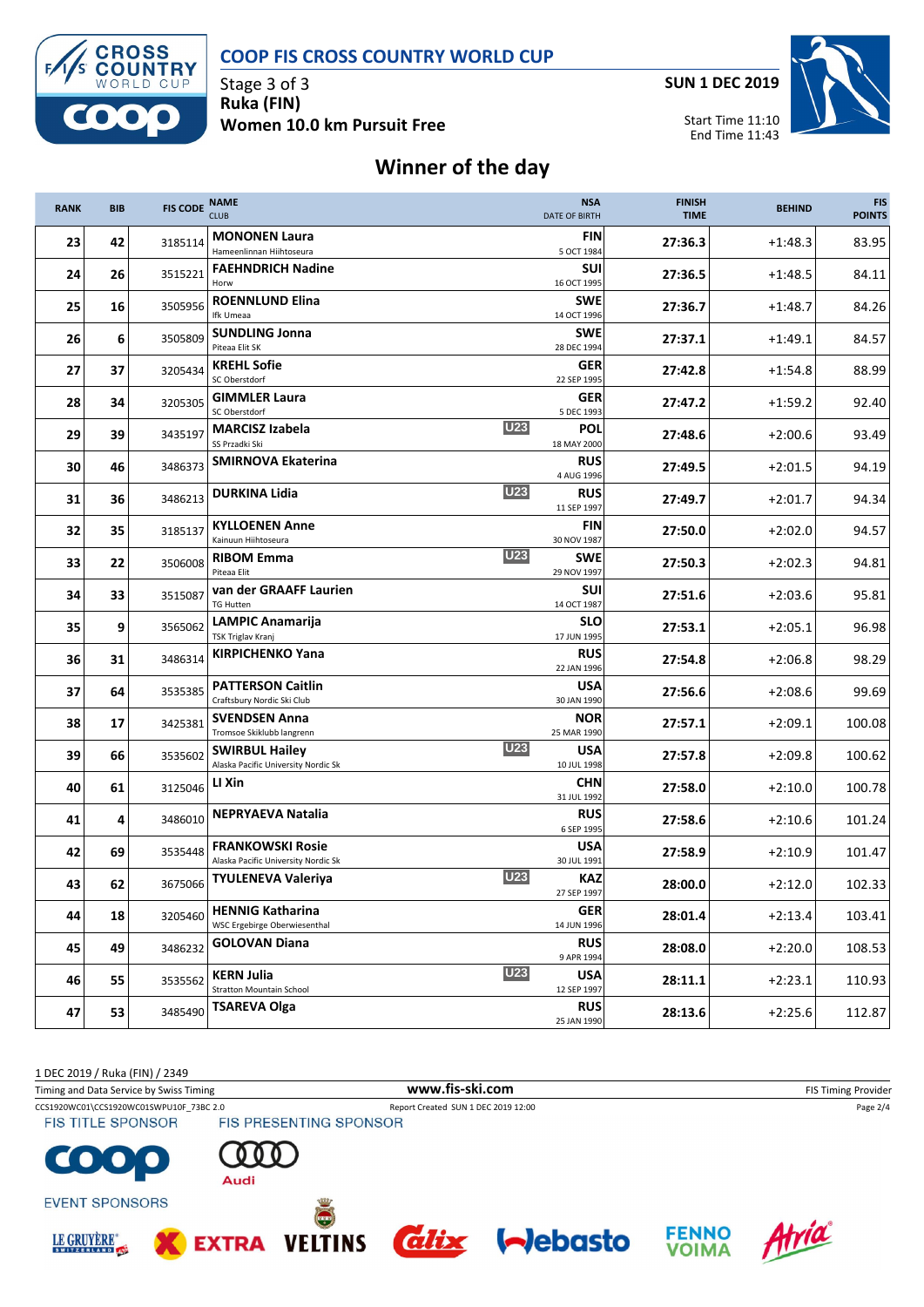



Stage 3 of 3 **Ruka (FIN) Women 10.0 km Pursuit Free** **SUN 1 DEC 2019**



Start Time 11:10 End Time 11:43

## **Winner of the day**

| <b>RANK</b> | <b>BIB</b> | <b>FIS CODE</b> | <b>NAME</b><br><b>CLUB</b>                                   |            | <b>NSA</b><br><b>DATE OF BIRTH</b> | <b>FINISH</b><br><b>TIME</b> | <b>BEHIND</b> | <b>FIS</b><br><b>POINTS</b> |
|-------------|------------|-----------------|--------------------------------------------------------------|------------|------------------------------------|------------------------------|---------------|-----------------------------|
| 48          | 59         | 3555052         | <b>EIDUKA Patricija</b><br>Aizkraukle                        | <b>U23</b> | LAT<br>1 FEB 2000                  | 28:19.0                      | $+2:31.0$     | 117.05                      |
| 49          | 28         | 3185579         | <b>MATINTALO Johanna</b><br>Poeytyaen Urheilijat             |            | <b>FIN</b><br>11 DEC 1996          | 28:19.3                      | $+2:31.3$     | 117.29                      |
| 50          | 45         | 3505800         | <b>DAHLQVIST Maja</b><br>Fauln-Borlaenge SK                  |            | <b>SWE</b><br>15 APR 1994          | 28:19.4                      | $+2:31.4$     | 117.36                      |
| 51          | 67         | 3675036         | <b>MANDRIKA Olga</b>                                         |            | <b>KAZ</b><br>17 JUN 1993          | 28:19.7                      | $+2:31.7$     | 117.60                      |
| 52          | 30         | 3295157         | <b>SCARDONI Lucia</b><br>GRUPPO SCIATORI FIAMME GIALLE       |            | <b>ITA</b><br>22 MAR 1991          | 28:20.3                      | $+2:32.3$     | 118.06                      |
| 53          | 51         | 3205491         | <b>FRAEBEL Antonia</b><br>WSV Asbach                         | <b>U23</b> | <b>GER</b><br>25 JAN 1997          | 28:21.5                      | $+2:33.5$     | 118.99                      |
| 54          | 40         | 3295241         | <b>GANZ Caterina</b><br><b>GRUPPO SCIATORI FIAMME GIALLE</b> |            | <b>ITA</b><br>13 NOV 1995          | 28:23.0                      | $+2:35.0$     | 120.16                      |
| 55          | 57         | 3295322         | <b>COMARELLA Anna</b><br>G.S. FIAMME ORO MOENA               | <b>U23</b> | <b>ITA</b><br>12 MAR 1997          | 28:25.3                      | $+2:37.3$     | 121.94                      |
| 56          | 47         | 3486471         | <b>ZHEREBYATEVA Anna</b>                                     | <b>U23</b> | <b>RUS</b><br>24 FEB 1997          | 28:27.4                      | $+2:39.4$     | 123.57                      |
| 57          | 27         | 3485862         | <b>ZHAMBALOVA Alisa</b>                                      |            | <b>RUS</b><br>13 SEP 1994          | 28:28.8                      | $+2:40.8$     | 124.65                      |
| 58          | 65         | 3675035         | <b>SHEVCHENKO Anna</b>                                       |            | <b>KAZ</b><br>4 AUG 1993           | 28:49.3                      | $+3:01.3$     | 140.54                      |
| 59          | 56         | 3055108         | <b>UNTERWEGER Lisa</b><br>SK Rottenmann-Steiermark           |            | AUT<br>4 FEB 1995                  | 28:50.8                      | $+3:02.8$     | 141.71                      |
| 60          | 50         | 3665121         | SERONOSOVA Polina                                            |            | <b>BLR</b><br>22 JAN 1993          | 28:52.0                      | $+3:04.0$     | 142.64                      |
| 61          | 71         | 3125082         | <b>CHI Chunxue</b>                                           | <b>U23</b> | <b>CHN</b><br>4 JAN 1998           | 28:53.2                      | $+3:05.2$     | 143.57                      |
| 62          | 54         | 3155186         | <b>SCHUETZOVA Sandra</b><br>CKS SKI Jilemnice                |            | <b>CZE</b><br>21 OCT 1991          | 28:54.7                      | $+3:06.7$     | 144.73                      |
| 63          | 60         | 3675049         | <b>BYKOVA Irina</b>                                          |            | <b>KAZ</b><br>6 JUL 1993           | 28:56.6                      | $+3:08.6$     | 146.20                      |
| 64          | 58         | 3185752         | <b>KORVA Anita</b><br>Kainuun Hiihtoseura                    | <b>U23</b> | <b>FIN</b><br>12 APR 1999          | 29:13.7                      | $+3:25.7$     | 159.46                      |
| 65          | 32         | 3506105         | <b>HAGSTROEM Johanna</b><br>Ulricehamns IF SK                | <b>U23</b> | <b>SWE</b><br>27 MAR 1998          | 29:34.2                      | $+3:46.2$     | 175.35                      |
| 66          | 52         | 3185357         | <b>KAINULAINEN Anni</b><br>Hameenlinnan Hiihtoseura          |            | <b>FIN</b><br>17 AUG 1992          | 29:50.7                      | $+4:02.7$     | 188.14                      |
| 67          | 72         | 3435202         | <b>KALETA Weronika</b><br>LKS MARKAM Wisniowa-Osieczany      | <b>U23</b> | POL<br>21 JUN 1999                 | 30:04.0                      | +4:16.0       | 198.45                      |
| 68          | 70         | 3185305         | <b>PAJUNOJA Maaret</b><br>Ikaalisten Urheilijat              |            | <b>FIN</b><br>16 FEB 1990          | 30:14.2                      | $+4:26.2$     | 206.36                      |
| 69          | 63         | 3426112         | <b>STENSETH Ane Appelkvist</b><br>Grong II                   |            | <b>NOR</b><br>2 MAR 1995           | 30:20.9                      | $+4:32.9$     | 211.55                      |
| 70          | 68         | 3705003         | PROCHAZKOVA Alena<br>LK Slavia UMB Banska Bystrica           |            | <b>SVK</b><br>9 AUG 1984           | 30:42.0                      | $+4:54.0$     | 227.91                      |
| 71          | 75         | 3665023         | <b>KAMINSKA Valentyna</b>                                    |            | <b>UKR</b><br>5 SEP 1987           | 30:52.2                      | $+5:04.2$     | 235.81                      |
| 72          | 73         | 3185705         | <b>OLKKONEN Tiia</b><br>Haapajarven Kiilat                   | U23        | <b>FIN</b><br>25 NOV 1999          | 30:54.2                      | $+5:06.2$     | 237.36                      |

1 DEC 2019 / Ruka (FIN) / 2349

Timing and Data Service by Swiss Timing **WWW.fis-Ski.com WWW.fis-Ski.com** FIS Timing Provider

CCS1920WC01\CCS1920WC01SWPU10F\_73BC 2.0 Report Created SUN 1 DEC 2019 12:00 Page 3/4<br>
FIS TITLE SPONSOR FIS PRESENTING SPONSOR



**FIS TITLE SPONSOR** 



**EXTRA** 



 $\bullet$